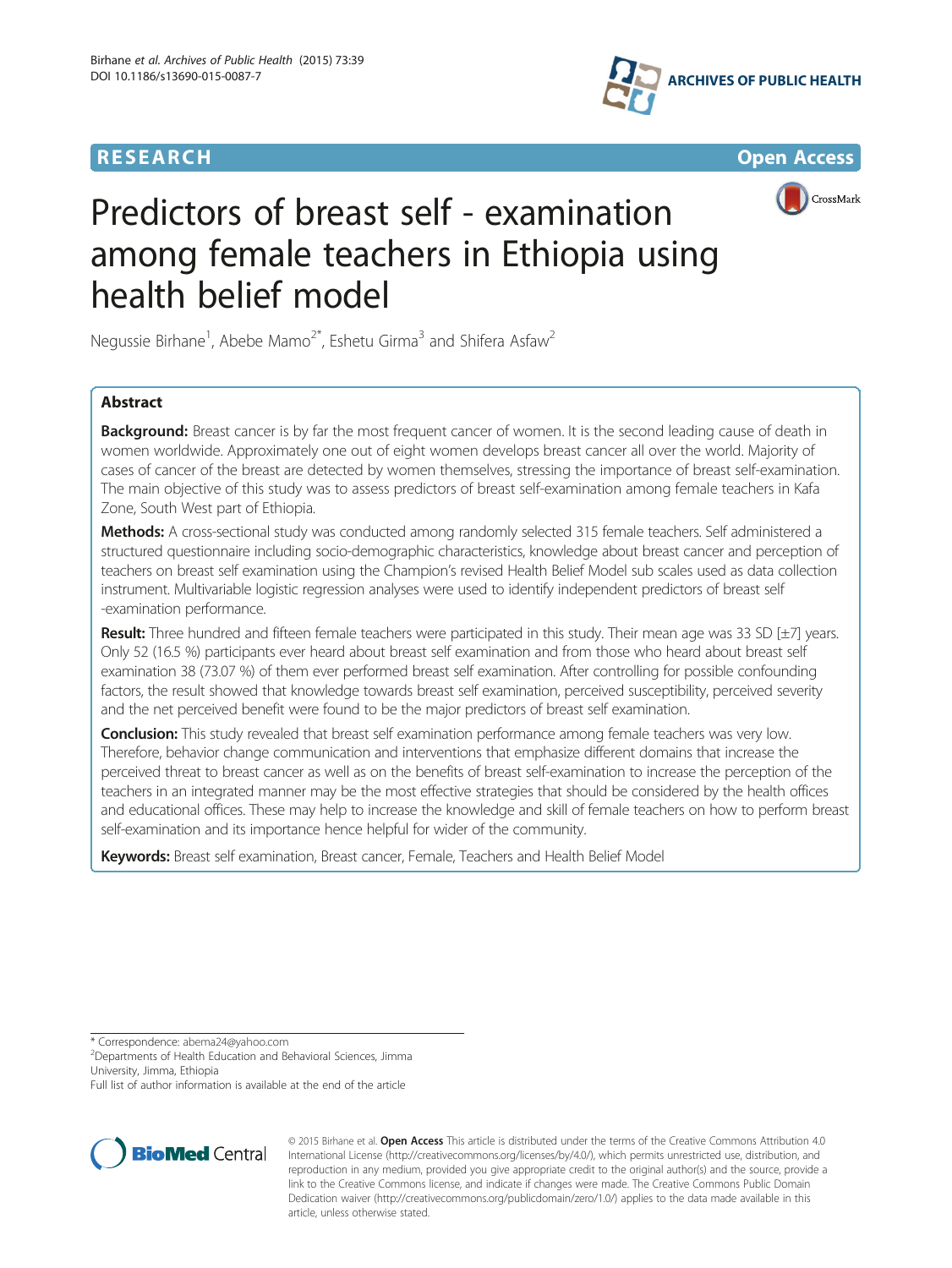## Background

Globally, breast cancer is the most common cancer among women, comprising 23 % of the female cancers. It is also the primary cause of cancer-related deaths in low-income countries [[1](#page-5-0), [2](#page-5-0)]. One in eight women born today will be diagnosed with breast cancer at some time in her life [[3](#page-5-0)].

Early detection of breast cancer plays an important role in decreasing its morbidity and mortality. Breast selfexamination (BSE) is one of the screening methods for early detection of breast cancer. However, in developing countries women do not perform breast self-examination for various reasons [\[4\]](#page-5-0).

Over the past two decades, breast cancer has become a matter of serious public health concern in developing countries due to a high incidence of this cancer and associated mortality, especially among women [\[5\]](#page-5-0). The burden of cancer in developing countries is increasing because of the aging and growth of the population as well as increased prevalence of risk factors associated with economic transition, including smoking, obesity, physical inactivity, and reproductive behaviors [[6](#page-5-0)].

BSE is a sort of examination made by each woman subsequent to the age of 20 and it is an economical, easyto-apply, safe, non-invasive procedure with no special material or tool requirements; and it is an effective screening method for breast cancer which only takes five minutes to apply [[7\]](#page-5-0).

Women who carry out BSE on a regular basis have been a possibility of easily recognizing both the appearance and feel of their breasts hence often helps them to detect any changes early. However, if improperly done, BSE has the risk of giving false health security and may actually reduce willingness to undergo screening [\[8](#page-5-0)].

A study conducted in a rural area of western Turkey shows that the women's responses 23.4 % of them had no knowledge about breast cancer, 27.9 % had no concept of BSE, 89.3 % had never had a mammography and 75.0 % had never had breast cancer examination [\[9](#page-5-0)]. Study in exploration of barriers to breast self examination carried out in Malaysia showed that 77.5 % believed that BSE is important for early detection of breast cancer and 55 % of respondents have the experience of performing BSE; among those who practice BSE, only 2 8.5 % of them practice BSE once a month  $|10|$ .

The other study on female secondary school teachers in Ilorin, Nigeria showed that most of the respondents 95.6 % had heard about BSE at one time or the other. Majority of the respondents, 54.8 % of them had done BSE before while 5.2 % had never done it. One hundred and sixty 49.0 % of the respondents who knew about the procedure were currently doing it while 50.9 % were not [[11](#page-5-0)].

Early detection or screening is the most effective method to reduce morbidity and mortality from breast cancer. Certain methods like clinical breast examination, BSE and mammography have been defined as activities facilitating the early screening and improving health of females and good for early detection of breast cancer [\[12\]](#page-5-0).

Mammography is the method of choice for the early detection of breast cancer. However its limited use in developing countries due to the high cost and limited availability make BSE a convenient and cost effective method, while less reliable [\[13](#page-5-0)–[15\]](#page-5-0).

Communicable and chronic diseases are the major health issues in Ethiopia and all the efforts and recourses are allocated into it. Government, non government organizations and international partners all are giving their at most effort to deal with these diseases. For a long period cancer, predominantly breast cancer is on the bottom of their priority list [[2](#page-5-0)] and a study in Ethiopian Tikur Anbesa Radiotherapy center showed that cancer was reported the second out of the ten top cancers registered [\[4\]](#page-5-0).

It is easily understandable that the incidence and mortality of breast cancer is growing at a fast rate. But as we do not have any cancer registry along with relevant data were not well documented it is difficult to say the exact circumstances in Ethiopia. But as one study on health extension workers [HEW] stated only 14.4 % practiced BSE regularly (every month) and 147 (37.3 %) HEWs reported that they practiced BSE during their life time [[4\]](#page-5-0).

In most Ethiopia region and zones access to health care services, especially comprehensive diagnostic services is very low, in some areas completely unavailable hence, individual self health empowerment is very important. Teachers are the best examples in educating and implementing their activities throughout the country, from the big cities to very remote rural villages in Ethiopia. For such reason, female teachers are not only educators, but serve as role models and change agents who often offer useful counsel on health promotion especially for the students and the community.

Therefore, Studies have not been conducted so far on the perception of BSE among female teachers in Ethiopia. Hence, findings from this study will provide a starting point for female teachers to raise awareness amongst themselves, in the community as well as among their female students about breast cancer and the role of BSE. Moreover, findings from the study can provide information on BSE for governmental health officials and other nongovernmental organizations which are working on cancer particularly breast cancer to raise awareness amongst women and the role of BSE in breast cancer prevention and control program.

#### Methods

## Study area and period

A cross sectional study was conducted from March 1 to March 30, 2013 among 316 randomly selected female teachers. The study was conducted in Kaffa zone; southern part of Ethiopia located 458 Km south west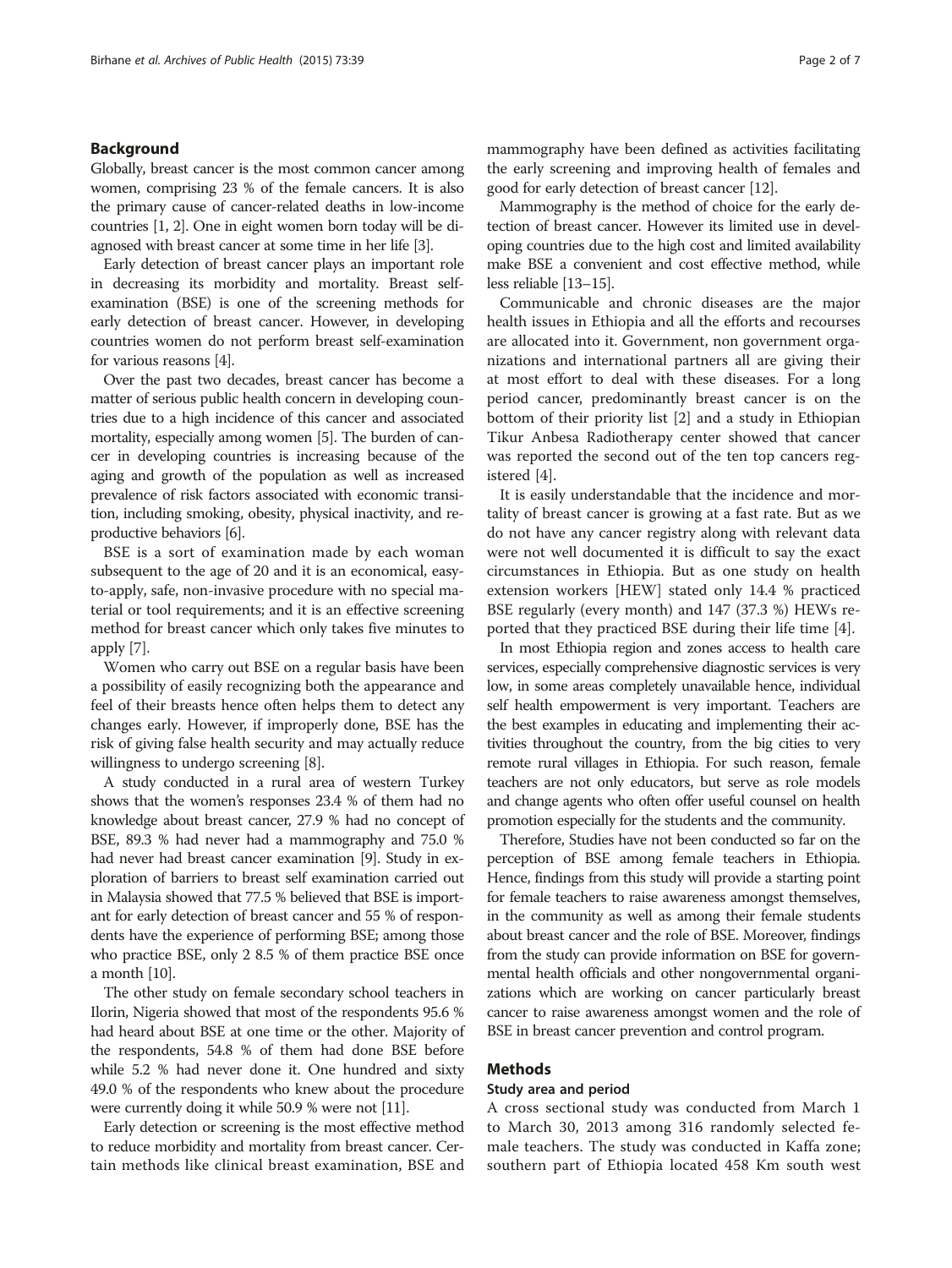of Addis Ababa. Kaffa zone is administratively divided in to 10 Woreda (districts), 312 kebele (the lowest administrative unit) (296 rural and 16 urban) with a projected total population of 1. 1million; in which 50.8 % of them were female and 49.2 % of them were male. The zone has one hospital, 36 health centers, 264 health posts and 32 private clinics with potential basic health service coverage of 94 % which was reported by the zonal officials. In the academic year 2013 there were 3209 male and 1175 female teachers were available from primary to college levels [[16](#page-5-0)].

#### Study population

The study population was randomly selected female teachers. The sample size was determined using single population proportion formula at 95 % of confidence interval with assumption of prevalence of BSE practice were 54.8 % [[11\]](#page-5-0) with 5 % precision and 10 % was added for possible non-response and the final sample size was 316 female teachers.

#### Sampling technique

To collect the data, initially all schools in Kaffa zone were identified and listed. From all listed schools female teachers were identified then from each school all teachers with the age of 20 and above were selected and listed for the study based on the proportion of the number of teachers in each school using simple random sampling technique.

#### Measurements

A self administered questionnaire including sociodemographic characteristics, knowledge and Health Belief Model constructs were used as data collection instruments. Most items offered five response choices ranging from "strongly disagree (scores 1 point)" to "strongly agree (scores 5 points)". Susceptibility of breast cancer consisted of three items scored from 3 to 15, seriousness of breast cancer consisted of six items scored from 6 to 30, BSE benefits consisted of four items scored from 4 to 20, BSE barriers consisted of eight items scored from 8 to 40, BSE self-efficacy consisted of 10 items scored from 10 to 50 and cues to action consisted of 6 items with 'yes or no' questions. For all constructs of Health Belief Model the higher scores indicated having high perception towards performing BSE except for barriers to BSE in which higher score indicated high barrier to perform BSE. For perceived net benefit we used the sum score of perceived benefit minus perceived barriers. Knowledge about BSE was also assessed with 5 items and the responses of all items were sum up and higher scores indicated having high knowledge towards performing BSE. The reliability coefficient for each subscale was calculated using Cronbach's alpha. Cronbach's alpha coefficients for the original Health Belief Model constructs for susceptibility, seriousness, BSE benefits, BSE barriers and BSE self-efficacy were 0.87,

0.80, 0.69, 0.83 and 0.90 respectively [\[17\]](#page-5-0). The reliability coefficient for the constructs of Health Belief Model for this study were 0.78, 0.76, 0.64, 0.81 and 0.82 for susceptibility, seriousness, benefits, barriers and self-efficacy to BSE respectively.

Practice of breast self examination (BSE) was assessed using item with the responses of "Yes or No" type like "have you ever perform BSE for screening of cancer?" Those who responded "Yes" considered as they were practicing breast self examination.

Data was supervised by teachers who were trained on the objective of the study, method of data collection and content of questionnaire to avoid any ambiguity raised during data collection. Data was checked for completeness, accuracy, and consistency by supervisors and principal investigator after the data collection on daily base. Questionnaire was prepared first in English and translated into Amharic and retranslated back to English to check for consistency. The prepared questionnaire was pre-tested on 5 % of female teachers those who were not be included in the study to identify the clarity and sequence of question.

Data were coded and entered to computer using Epi data version 3.1 and exported to SPSS program version 16.0 for further analysis. The result was presented using frequency tables and percentage. Bivariate analysis was done to determine association between factors and breast self examination. Multivariate logistic regressions was performed to identify the independent predictors of breast self examination.

Ethical approval was obtained from the Jimma University Ethical Review Board. Letter of cooperation to each district were obtained from Kaffa Zone Education Department. Written informed consent was also obtained from each study participants.

#### Results

#### Socio-demographic characteristics

A total of 315 study subjects participated in this study making response rate of 99.6 %. The mean age of the study population was 33 (SD  $\pm$  7) years. Concerning marital status 252 (80 %) of the participants were married. Majority 254 (80.5 %) were Kaffa by ethnicity and 260 (82.5 %) were Orthodox religion followers. The mean monthly income of the study population was 2034  $(SD \pm 532)$  (1USD ≈ 20ETHBR) Ethiopian Birr (Table [1\)](#page-3-0).

#### Source of information for BSE

Majority of study participants 278 (88.3 %) ever heard about breast cancer and 52 (16.5 %) of the participants ever heard about BSE. The main source of information on breast cancer and BSE were television or radio 227 (72.06 %) and about 37 (11.7 %) of the respondents have never obtained information about either breast cancer or BSE.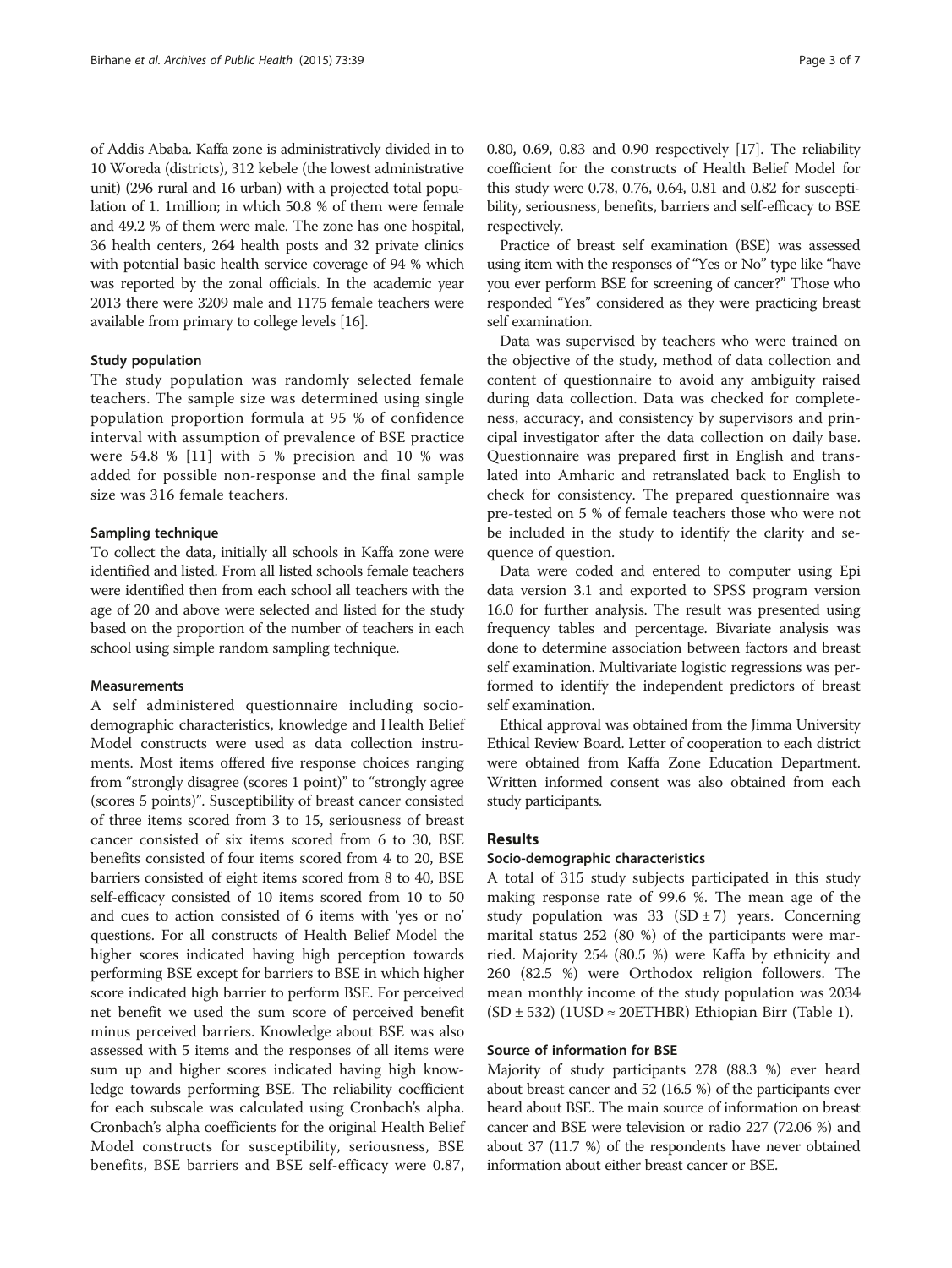| Category           | Frequency | Percent |
|--------------------|-----------|---------|
| Marital status     |           |         |
| Single             | 37        | 11.7    |
| Married            | 252       | 80.0    |
| Divorced           | 26        | 8.3     |
| Education          |           |         |
| Certificate        | 113       | 35.9    |
| Diploma            | 166       | 52.7    |
| Degree             | 36        | 11.4    |
| Ethnicity          |           |         |
| Kafa               | 254       | 80.5    |
| Amhara             | 38        | 12.1    |
| Oromo              | 14        | 4.4     |
| <sup>a</sup> Other | 9         | 2.9     |
| Religion           |           |         |
| Orthodox           | 260       | 82.5    |
| Catholic           | 25        | 7.9     |
| Muslim             | 23        | 7.4     |
| Protestant         | 7         | 2.2     |

<span id="page-3-0"></span>Table 1 Socio-Demographic characteristics of female teachers in Kafa zone south west Ethiopia March,  $2013$  (N = 3 15)

<sup>a</sup>Others Dawro, Gurage, Tigre and Bench

## Knowledge and practices of breast self-examination

In this study 52 (16.5 %) of women heard about BSE and from those who heard about BSE 38 (73.07 %) of them screened for breast cancer. Knowledge was assessed as continuous variable with possible values ranging from 10 to 90 with the mean score of  $40.14$  (SD  $\pm$  24). When we see the history of breast cancer, 272 (86.3 %) of the respondents reported that they did not have any previous history of breast disease. From the total study participants 9 (2.9 %) of them reported that they had had family history of breast cancer (Table 2).

Table 2 Practice on Breast self-examination among female teachers of Kafa Zone south west Ethiopia March, 2013

| Characteristics                 | Category  | Frequency | Percent |
|---------------------------------|-----------|-----------|---------|
| Heard about breast cancer       | Yes       | 278       | 88.3    |
|                                 | <b>No</b> | 37        | 11.7    |
| Heard about BSE                 | Yes       | 52        | 16.5    |
|                                 | <b>No</b> | 263       | 81.3    |
| Practice of BSF                 | Yes       | 38        | 12.1    |
|                                 | <b>No</b> | 277       | 87.9    |
| Family history of breast cancer | Yes       | 9         | 2.9     |
|                                 | <b>No</b> | 306       | 97.1    |
| History of breast disease       | Yes       | 43        | 13.7    |
|                                 | No        | 272       | 86.3    |

## Perception on BSE

Perception of participants measured using Health Belief Model constructs and treated as continuous variables except for cues to action. The other five constructs (susceptibility, severity, barriers, benefits and self-efficacy) were analyzed as a continuous variable with possible values ranging from 3 to 15 for susceptibility with the mean score of 8.45  $(\pm 2.2)$ , from 6 to 30 for severity with the mean score of 17.9 1  $(\pm 4.0)$ , from 8 to 40 for barriers with the mean score of 16.99 (±5.4), from 4 to 20 for benefits with the mean score of 14.65  $(\pm 3.9)$  and from 10 to 50 for self-efficacy with the mean score of 27.74 (±9.9).

For cues to action 52 (16.5 %) of respondents had information from various sources and 263 (84.5 %) said they didn't receive any information from any source about BSE.

## Independent predictors of BSE among Female teachers

Among socio demographic variables: Knowledge about BSE was significant in explaining BSE performance. This study showed that as participant knowledge increases the odds of performing breast self examination also increased by 1.1 times, keeping all other factors constant [AOR 1.10 (95 %, CI 1.05, 1.10)].

The binary logistic regression result showed that all constructs of health belief model were significantly associated with BSE with 95 % CI at P-value 0.05. But after controlling for possible confounding factors, the result showed that per a unit increases in total score of perceived susceptibility and severity towards breast cancer the odds of performing BSE increased by 1.95, [AOR 95 %,CI 1.95 (1.44–2.63)] and 1.24 [AOR, 95 %,CI 1.24  $(1.11-1.46)$ ] respectively.

The other variable which independently associated with BSE is perceived net benefits, which is the sum score of perceived benefit minus perceived barriers; in which a unit increase in total score of perceived net benefits the likely hood of performing breast self examination was increased by 1.10 [AOR, 95 % CI, 1.10 (1.03–1.20)] (Table [3\)](#page-4-0).

#### **Discussion**

This study revealed that very few teachers, 38 (12 %) performed breast self-examination among sampled school female teachers. This is inconsistent with study conducted in female secondary school teachers in Ilorin, Nigeria and rural community in Oyo State, [\[11, 18](#page-5-0)]. This might be due to lack of community base awareness and screening program of breast self examination in our country more of in study area. The other possible explanation about this difference may be due to difference in educational status, accessibility to information or mass media and composition of the study population.

On the other hand this study is consistent with the study conducted on health extension workers in western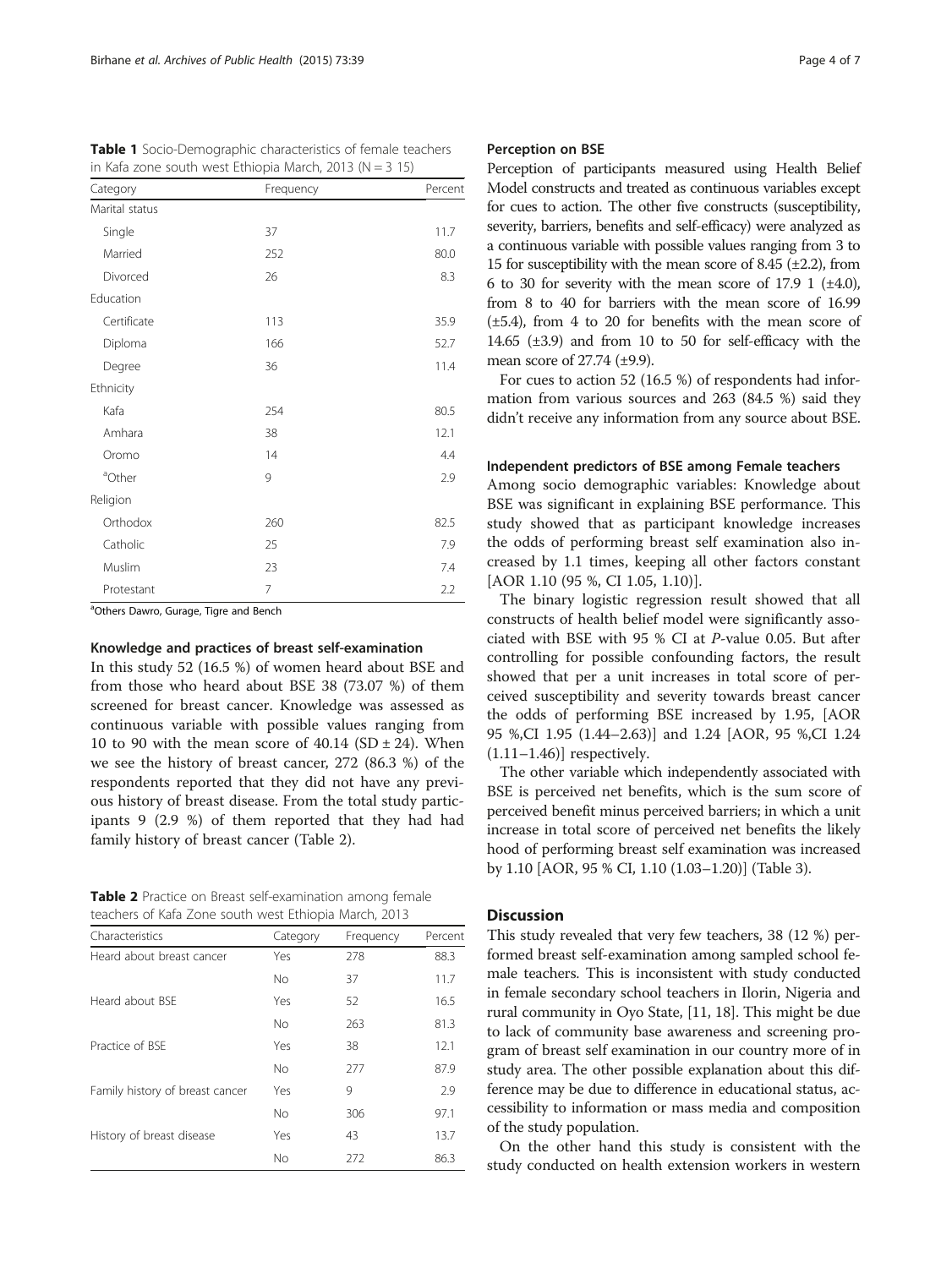Perceived susceptibility of breast cancer has shown statistically significant association with BSE performance. Our study showed that as a unit increase in total score of perceived susceptibility the likely hood of performing breast self examination was also increased by 2. This finding is consistent with different studies conducted in Turkey [[20](#page-5-0), [21](#page-5-0)]. This might be explained as the study participants those having high susceptibility may belief that early detection has the potential to improve cancer outcomes.

Similarly as a unit increases in total score of perceived severity the odds of breast self examination performance was increased by 1.2. This finding was in line with studies conducted in Nigeria and Kuwaiti [\[13](#page-5-0), [22](#page-6-0)]. This might be due to the individual beliefs about the seriousness of the disease and possible outcome of the disease. The other explanation may be high perceived susceptibility and severity towards breast cancer may also increase the perceived threat of respondents; hence the participants can perform BSE. In general, a teacher who perceived as she is highly susceptible to breast cancer and that she perceived breast cancer is a serious disease, she would be more likely to perform breast examinations.

The other predictor variable towards BSE was perceived net benefit, it was significantly associated with BSE and it indicated that as a unit increases in sum score of perceived benefits minus perceived barriers which is the net benefit; the odds of breast self examination performance also increased by 1.1. Similar finding was reported from crosssectional study conducted in Kuwaiti female school teachers and Turkish women [\[21](#page-5-0), [22](#page-6-0)]. This might be due to teachers were open to adopt health behaviors despite early diagnosis to reduce risk of getting breast cancer. The other important variable that was not independently predicts BSE was selfefficacy. This finding is inconsistent with the study in Iran on school teachers [\[23, 24](#page-6-0)]. The results revealed that the women with greater perceived self-efficacy were more likely to perform BSE than those with lower perceived self-efficacy. This inconsistency may be due to the difference of education level, media exposure and culture of the participants.

#### Limitation of the study

Limitations of this work include that we did not collect detail data regarding mammography and the availability of other screening methods in the community. The other major limitation was lack of related papers as well as published on reputable journals in Ethiopia and developing

<span id="page-4-0"></span>Table 3 Multiple logistic regression analysis of variables and BSE among female teachers in Kaffa zone, May, 2013 Variables BSE Practice COR (95 % CI) AOR (95 % CI)

| Category                        | No  | Yes            |                       |                            |
|---------------------------------|-----|----------------|-----------------------|----------------------------|
| Marital status                  |     |                |                       |                            |
| Single                          | 32  | 5              | $.66$ (.17-2.25)      |                            |
| Married                         | 224 | 28             | $.53$ $(.18-1.50)$    |                            |
| Divorced                        | 21  | 5              | 1                     |                            |
| Educational status              |     |                |                       |                            |
| Certificate                     | 107 | 6              | $.19(0.06 - .61)$     | $.24(.05 - 1.06)$          |
| Diploma                         | 142 | 24             | $.59$ $(.24-1.45)$    | $.70(0.19 - 2.5)$          |
| Degree                          | 28  | 8              | 1                     | 1                          |
| Ethnicity                       |     |                |                       |                            |
| Kafa                            | 228 | 26             | $.93$ $(.11 - 7.58)$  | 1                          |
| Amhara                          | 29  | 9              | $2.48$ $(.27-22.6)$   | $1.94$ $(.74-5.11)$        |
| Oromo                           | 12  | $\mathfrak{D}$ | $1.33$ $(.10-17.3)$   | $.88$ (.16–4.88)           |
| ªOther                          | 8   | 1              | 1                     | .89 (.09-8.30)             |
| Religion                        |     |                |                       |                            |
| Orthodox                        | 225 | 35             | 3.72 (.48-28.4)       |                            |
| Catholic                        | 24  | 1              | $1.2$ (.06-18.5)      |                            |
| Muslim                          | 22  | 1              | $4.00$ $(.22 - 73.6)$ |                            |
| Protestant                      | 6   | 1              | 1                     |                            |
| Family history of breast cancer |     |                |                       |                            |
| Yes                             | 9   | 0              | 1                     |                            |
| <b>No</b>                       | 268 | 38             | $0.0 (0.0 - 0.0)$     |                            |
| History of breast disease       |     |                |                       |                            |
| Yes                             | 33  | 10             | 1                     | 1                          |
| No                              | 244 | 28             | $.38$ $(.17 - .85)$   | 3.44 (.87-13.57)           |
| Ageb                            |     |                | $1.051(1.01 - 1.17)$  | 1.06 (.99-1.13)            |
| Knowledgeb                      |     |                | $1.1(1.04 - 1.07)$    | $1.1 (1.05 - 1.10)^{a}$    |
| Monthly income <sup>b</sup>     |     |                | 1.00 (.99-1.01        |                            |
| Susceptibilityb                 |     |                | $1.58(1.31-1.90)$     | 1.95 $(1.44 - 2.63)^a$     |
| Severityb                       |     |                | $1.11(1.02 - 1.22)$   | $1.24$ $(1.11 - 1.46)^{a}$ |
| Net Benefit <sup>b</sup>        |     |                | $1.12(1.06 - 1.2)$    | 1.10 $(1.03 - 1.20)^{a}$   |
| Self efficacy <sup>b</sup>      |     |                | $1.10(1.03 - 1.11)$   | $1.04$ $(.98 - 1.10)$      |

<sup>a</sup>Variables with *P*-value < 0.05; <sup>b</sup>Continuous Variables

Ethiopia in which the study stated that about 14 % of them performed BSE [[4\]](#page-5-0).

This study showed that as a unit increase in total score of knowledge of female teachers' the likely hood of performing BSE was also increased by 1.1. This finding was consistent with study conducted in Turkish academic women and housewives, and also congruent with similar study among female secondary school teachers in Ilorin, Nigeria [\[11](#page-5-0), [19\]](#page-5-0). This may be explained by the fact that knowledge of breast cancer and BSE was recognized as a necessary precursor to women's adherence performance of BSE.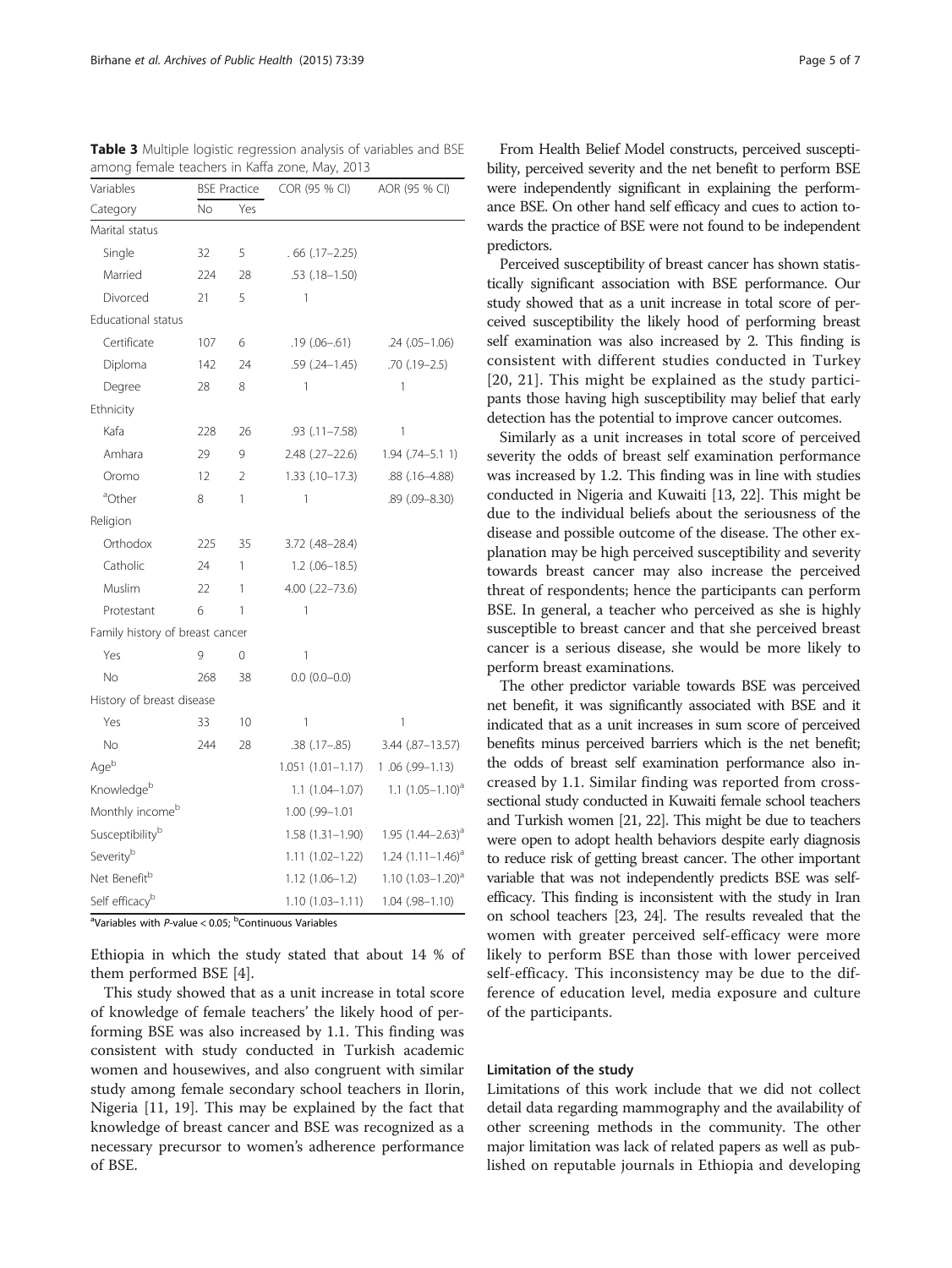<span id="page-5-0"></span>countries; so only specific and available references were used.

## Conclusions

This study tried to assess predictors of breast self examination among female teachers and it revealed that the practice of BSE was very low. The study evidenced that, participant's having good knowledge, the extent to which teachers perceived they are susceptible to cancer, perceived that cancer is severe, and feel benefitted from BSE has surfaced as some of the most important predictors to affect teacher's decisions about performing BSE. Strategies that increase the awareness of females about breast cancer would be required. Health professionals and health extension workers should promote breast health education program at school and community level by focusing on the threat of cancer, and benefit of BSE since these factors found as the independent predictors of teachers' decisions about performing BSE.

#### Abbreviations

AOR: Adjusted odds ratio; BSE: Breast self-examination; CI: Confidence interval; COR: Crude odds ratio; HEW: Health extension workers; SD: Standard deviation; SNNP: Southern Nation and Nationality People; SPSS: Statistical packages for social science; WHO: World Health Organization.

#### Competing interests

The authors declare that they have no competing interests.

#### Authors' contributions

NB contributed to the conceptualization, conducted the literature review, design, analysis and the writing of the paper. AM, EG and SA contributed on research design, analysis, the conceptualization and writing the manuscript. All authors read and approved the final submitted paper.

#### Authors' information

Negussie Birhane [MPH] – Disease prevention and Health promotion core process Expert at Southern Nation and Nationality People's Health Bureau, Kaffa zone health office, Ethiopia. HYPERLINK

"mailto:negbir@gmail.com"negbir@gmail.com

Dr. Eshetu Girma (MPH, PhD) – Assistant Professor at Addis Ababa University School of Public Health Department of Preventive Medicine; Email: grm\_sht@yahoo.com or HYPERLINK

"mailto:yaneteshetu@gmail.com"yaneteshetu@gmail.com Skype: eshetu.g1 Phone: 00251910818859 Po.box: 9086 Addis Ababa, Ethiopia

Abebe Mamo [MPH] – Lecturer and health researcher at Jimma University College of Health sciences Departments of Health Education and Behavioral Sciences, Jimma Ethiopia

Shifera Asfaw [MPH] – Lecturer and health researcher at Jimma University College of Health sciences Departments of Health Education and Behavioral Sciences, Jimma Ethiopia; HYPERLINK

"mailto:shiferaa@yahoo.com"shiferaa@yahoo.com

#### Acknowledgement

We would like to acknowledge the assistance of the Jimma University, college of public health and medical sciences in undertaking this research. We would also like to express our gratitude to officials working in SNNP regional state, Kaffa zone, educational office deserve acknowledgement for their cooperation. Last not least our thanks also go to study participants, data collectors and supervisors.

#### Author details

<sup>1</sup>SNNP Health Bureau, Kafa zone health office, Kafa, Ethiopia. <sup>2</sup>Departments of Health Education and Behavioral Sciences, Jimma University, Jimma, Ethiopia. <sup>3</sup>Department of public health, College Of Medicine, Addis Ababa University, Addis Ababa, Ethiopia.

#### Received: 14 October 2014 Accepted: 4 August 2015 Published online: 15 September 2015

#### References

- 1. Alwan NAS, Al-Attar WM, Eliessa RA, Madfaie ZA. Knowledge attitude and practice regarding breast cancer and breast self-examination among a sample of the educated population in Iraq. East Mediterr Health J. 2012;18:337–45.
- 2. Seife T, Teklehaimanot D, Mezgebe N, Meaza D. Knowledge about breast cancer risk factors, breast screening method and practice of breast screening among female healthcare professionals working in governmental hospitals. IOSR Journal of Pharmacy and Biological Sciences. 2012;2:5–12.
- 3. Care C. Correlates of Breast Self-Examination: application of the Trans theoretical model of change and the health belief model. 2005;1–105. Available at www.chan6es.com/.../transtheoretic\_model\_of [behaviour\\_change.docx.](http://www.chan6es.com/.../transtheoretic_model_of_behaviour_change.docx)
- 4. Muluken A, Gedefaw A, Alemtsehay M. Assessment of Factors Associated with Breast Self Examination among Health Extension Workers in West Gojjam Zone, Northwest Ethiopia. Journal of Breast Cancer: Hindawi Publishing Corporation International; 2013. Available at<http://dx.doi.org/10.1155/2013/814395>.
- 5. Al Naggar RAYVB, Karim A. Practice of Breast Self-Examination among women in Malaysia. Asian Pacific Journal of Cancer Prevention. 2012;13:3829–33.
- 6. Ahmedin J, Freddie B, David F, Meg O'Brien, Jacques F, Melissa C, et al. Cancer burden in Africa and opportunities for prevention. American Cancer society. 2012;118(18):1–13. Available at [http://onlinelibrary.wiley.com/doi/](http://onlinelibrary.wiley.com/doi/10.1002/cncr.27410/pdf) [10.1002/cncr.27410/pdf](http://onlinelibrary.wiley.com/doi/10.1002/cncr.27410/pdf)
- 7. Kerime B, Birsen Y. The effect of Breast Self-Examination Education Given to midwifery students on their knowledge and attitudes. Asian Pacific Journal of Cancer Prevention. 2010;11:1761–4.
- 8. Martha NS, Benford M. Breast cancer knowledge and awareness among university students in Angola. Pan African Medical Journal. 2012;8688:1–10.
- 9. PDündar PE, Özmen D Öztürk B, Gökçe Haspolat G, Filiz Akyıldız F, Sümeyra Çoban S, et al. The knowledge and attitudes of breast self-examination and mammography in a group of women in a rural area in western Turkey. BMC Cancer. 2006;9:1–9.
- 10. Sami A, Kurubaran G, Aied M Alabsi, Mohd R, Sharea I, Kassim S. Exploration of barriers to Breast-Self Examination among urban women in Shah Alam, Malaysia. Asian Pacific Journal of Cancer Prevention. 2012;13:1627–32
- 11. Fo k, TM Akande GKO. Knowledge, Attitude and Practice of breast self examination among female secondary school teachers in Ilorin, Nigeria. European Journal of Scientific Research. 2005;10:42–7.
- 12. Berkiten A, Sahin NH, Sahin FM, Yaban ZS, Acar Z, Bektas H. Meta Analysis of studies about Breast Self Examination between 2000-2009 in Turkey. Asian Pacific Journal of Cancer Prevention. 2012;13:3389–97.
- 13. Hope IBYDB. Knowledge. Attitude and Practice of Breast Self Examination among Women in Rivers State, Nigeria. 2012;12:12–4.
- 14. American Cancer Society. Detailed Guide: Breast Cancer. 2014. Accessed at <http://www.cancer.org/Cancer/BreastCancer/DetailedGuide/index> on November 13, 2014.
- 15. Ruddy KJ et al. Breast cancer presentation and diagnostic delays in young women. American society of cancer. 2013;120(1):20–5.
- 16. Ethiopian Federal Ministry of Health. Ethiopian Southern nations Regional Health Bureau and Kafa zone statistics office annual Report, Bonga, Hawassa, Ethiopia, 2013, unpublished report.
- 17. Akhtari Z, Mehrnoosh, Juni, Muhamad H, Abd Manaf, et al. Mehrnoosh A. and et al. Knowledge on breast cancer and practice of breast self examination among selected female. Medical and Health Science Journal, MHSJ. 2011;7:49–56.
- 18. Joel OF, Janet Abolade Breast self examination practices among female secondary school teachers in a rural community in Oyo State, Nigeria. Open Journal of Nursing. 2012;2(2):111–5. Available at: doi[:10.4236/ojn.2012.22017](http://dx.doi.org/10.4236/ojn.2012.22017).
- 19. Gürdal SÖ, Saraçoğlu GV, Oran EŞ, Yankol Y, Soybir GR. The Effects of Educational Level on Breast Cancer Awareness in Turkey. Asian Pacific Journal of Cancer Prevention. 2012;13:295–300.
- 20. Meryem Y, Guler G, Mine B, Nuran G. Risk of breast cancer, health beliefs and screening behavior among Turkish academic women and housewives. Asian Pacific Journal of Cancer Prevention. 2010;11:817–22.
- 21. Aysun BG OC, Arzu Tuna M. Socio-demographic Factors and the Practice of Breast Self Examination and Mammography by Turkish Women. Asian Pacific Journal of Cancer Prevention. 2010;11:57–60.